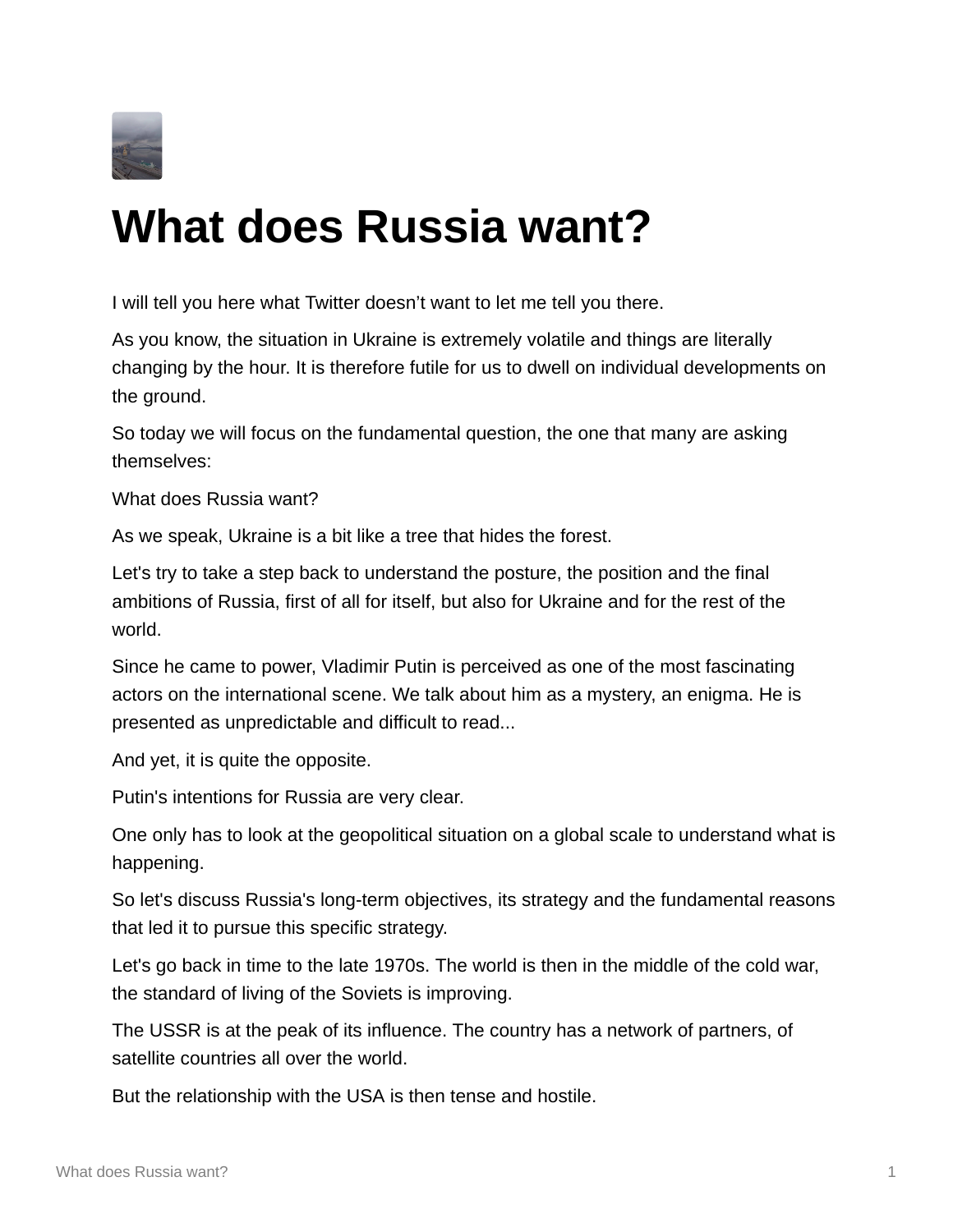It is based on a form of balance based essentially on the concept of "Sphere of Influence".

The USSR represents the Eastern bloc, that of the communist countries or simply those who refuse to align themselves with the West.

On the other hand, the US encourages its allies who are fighting against communism, and tries at all costs to contain the Eastern bloc in order to slow down its progression.

While Washington could rely on the NATO military alliance, Moscow relied on an equivalent alliance, the "Warsaw Pact".

At this time the balance of power is relatively balanced. We therefore speak of a Bipolar world.

Two powers that act as geopolitical poles in their own right. It is a rivalry that stimulates competition, but also forces the US and the West to make concessions in international politics.

After all, the existence of a credible alternative to the West allows countries around the world not only to choose sides, but even more: to negotiate their allegiance to the fundamental interests of the state.

If Washington refuses to sell you weapons, there was always the USSR.

If the US threatened to overthrow your government, you could always call on the Soviets to help you.

Think about Cuba.

Think about Nicaragua.

Think about Venezuela.

Think about Iran.

These are just a few examples that illustrate the power and importance of the Soviet counterweight in a bipolar world.

The small countries could resist the overwhelming power of the West, but also against Moscow, since in both cases, they could count on a quasi-symmetrical support from the rival power.

Every action leads to a reaction.

Although it may seem paradoxical and counterintuitive, this relative parity between the two poles was globally beneficial for the world order.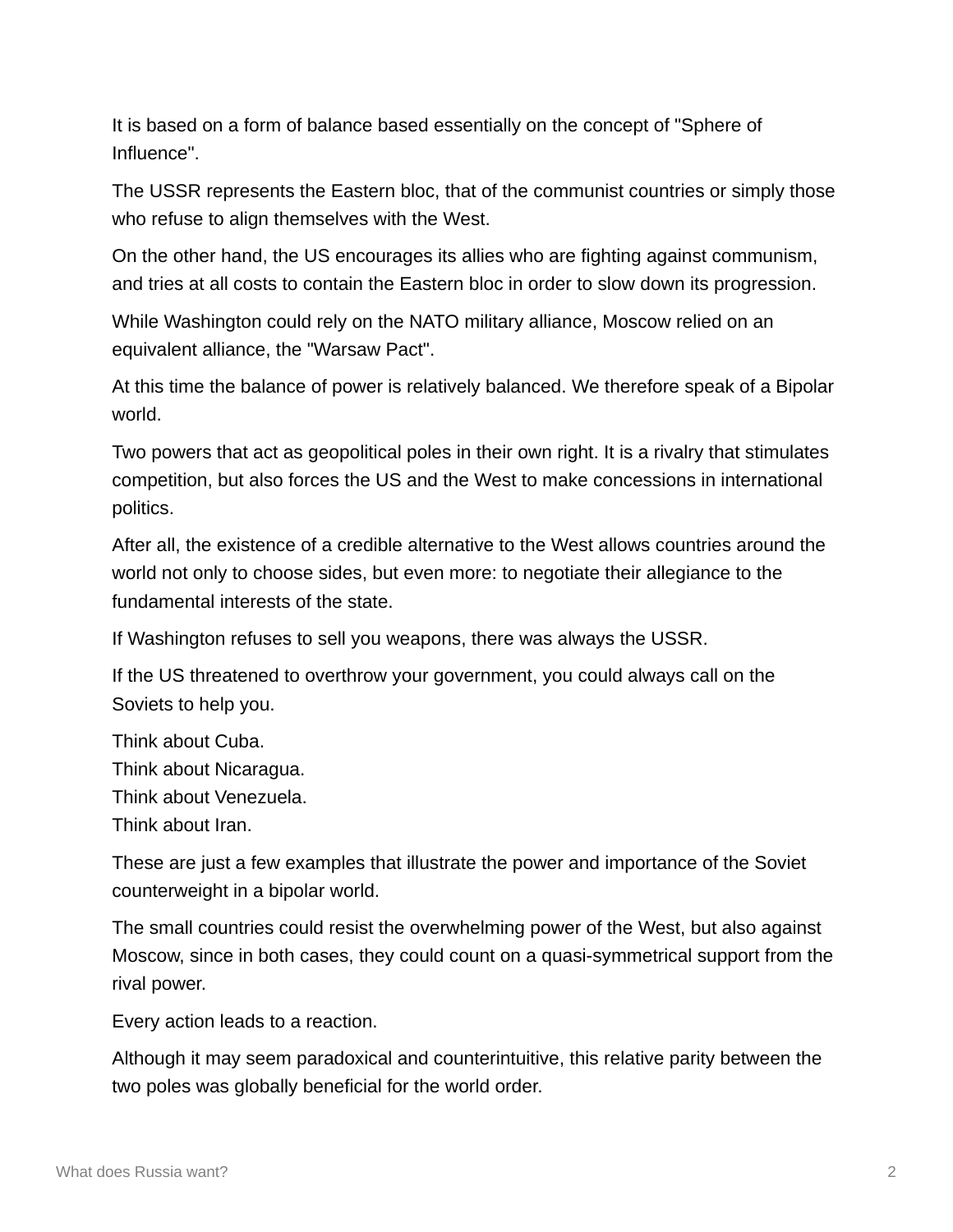It ensured that no one world power would establish a dominant position that would potentially allow it to abuse its influence, but more importantly, it allowed Moscow and Washington to push their own military boundaries.

This was done through the installation of spheres of influence in order to create a buffer zone against the enemy.

Thanks to NATO and the Warsaw Pact, the military line of contact was more than 1600 km (994.1939 miles) away from the Soviet capital, which allowed Russia to breathe a sigh of relief, since in the event of a military conflict, it would have had enough space to break up an invasion before it reached the heart of Russia.

Throughout the centuries, the Russian territory has been invaded by Hitler and Napoleon. Via the Caucasus, by the Ottomans. Or through Asia by the troops of Genghis Khan.

Each time, the enemy armies entered deep into the Russian plains to knock on the doors of Moscow.

Russia's borders are so vast that they are practically impossible to defend.

The only solution: The establishment of a sphere of influence, surrounding itself with a harem of satellite states.

The best defense for Russia is the way of influence rather than violence.

For the US, it is easy to dispense with the sphere of influence logic since the American continent is isolated by two oceans, making it virtually impossible to invade.

Russia, on the other hand, has more than two neighbors. It has 14!

Consequently, the notions of spheres of influence and buffer spaces are essential to national defense.

But all this collapsed with the end of the Cold War and the fall of the USSR.

The buffer republics broke up one after the other at a time when Russia was experiencing a period of deep instability.

The standard of living collapsed.

This was the moment when the US emerged as a hegemonic super power, marking the end of the Bipolar world balance.

For years, hardly anyone could seriously stand up to Washington.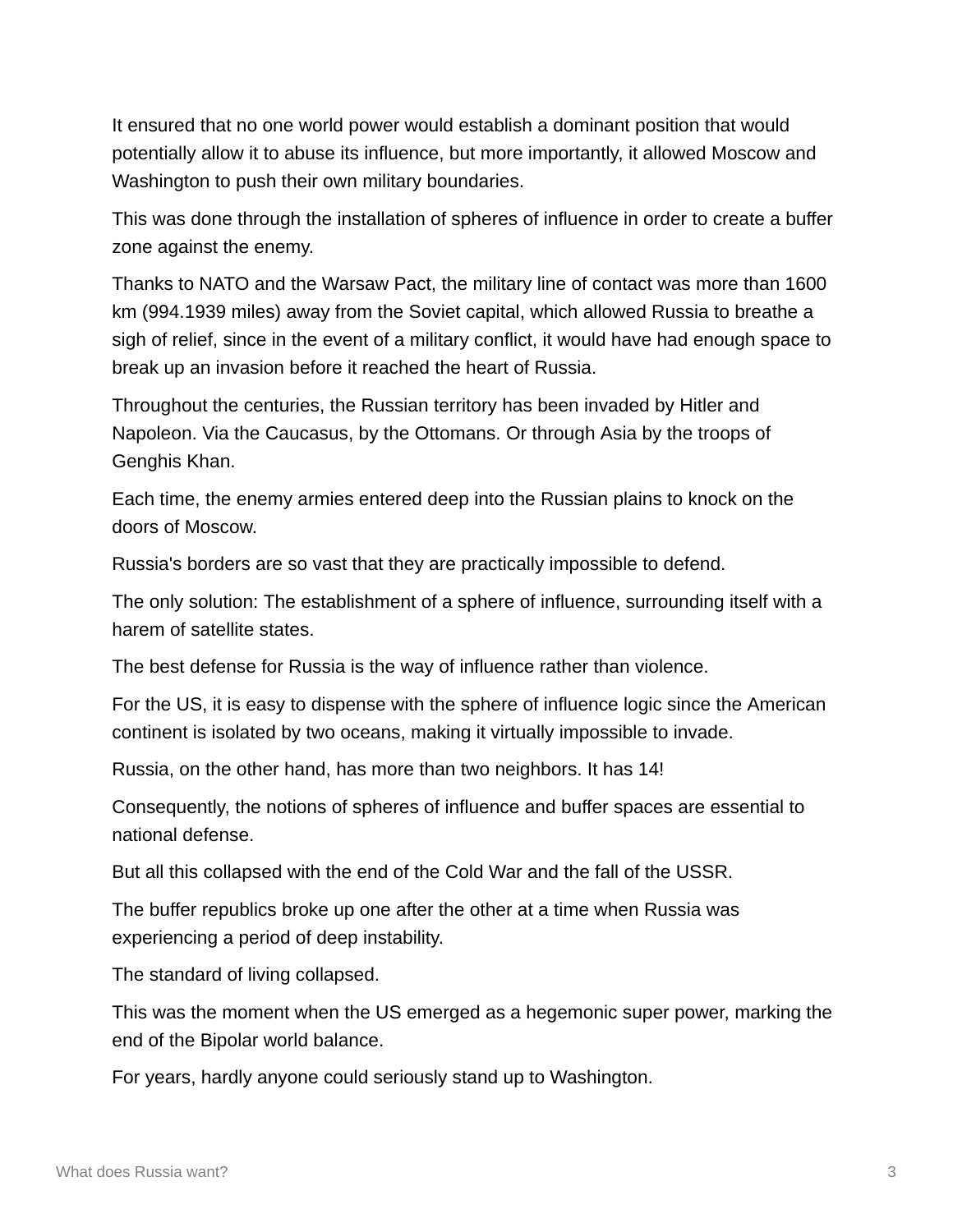The 1990s and early 2000s were the peak of US domination of the international system with no credible counterweight to its influence.

The Americans acted as kings of the world, invested with a confidence that, according to some, sometimes bordered on arrogance.

In particular through the World Bank, the World Trade Organization, and the International Monetary Fund. The influence of the US is spreading within the former Soviet republics.

These countries are still looking for a way to recover after the collapse of the USSR.

Worse still for Russia, not only does NATO continue to exist, but the alliance is expanding eastward to include new members, including several former countries in Moscow's sphere of influence, such as Poland.

For the young president Putin, who came to power at the beginning of 2000, the strategic picture was a disaster. He deplores the end of the balance of power and deeply believes that the world is less stable, and that states are less free in a system dominated by a single power.

In fact he goes much further, and publicly declares that the fall of the USSR is the greatest geopolitical catastrophe of the 20th century.

What Putin is denouncing is not the end of communism, but the end of bipolarity. And the state of siege in which he claims Russia finds itself today.

By including Russia's neighbours in NATO, the US has pushed Moscow into a corner and brought the potential firing line directly to the Russian border.

Putin puts it into perspective when he says that Russia is a country with a knife to its throat. For him, this straitjacket must be broken and as soon as possible.

It's only here that we can finally answer the question we asked at the start of this piece:

What does Russia want?

When you take all this into account, you realise that it is actually very simple.

Putin wants to turn back the strategic clock to a world modeled on the Soviet sphere of influence in a multipolar world.

To do this, he must rebuild the great geopolitical pillars of the USSR:

Courting the former allies.

Reconstitute a sphere of influence around Russia.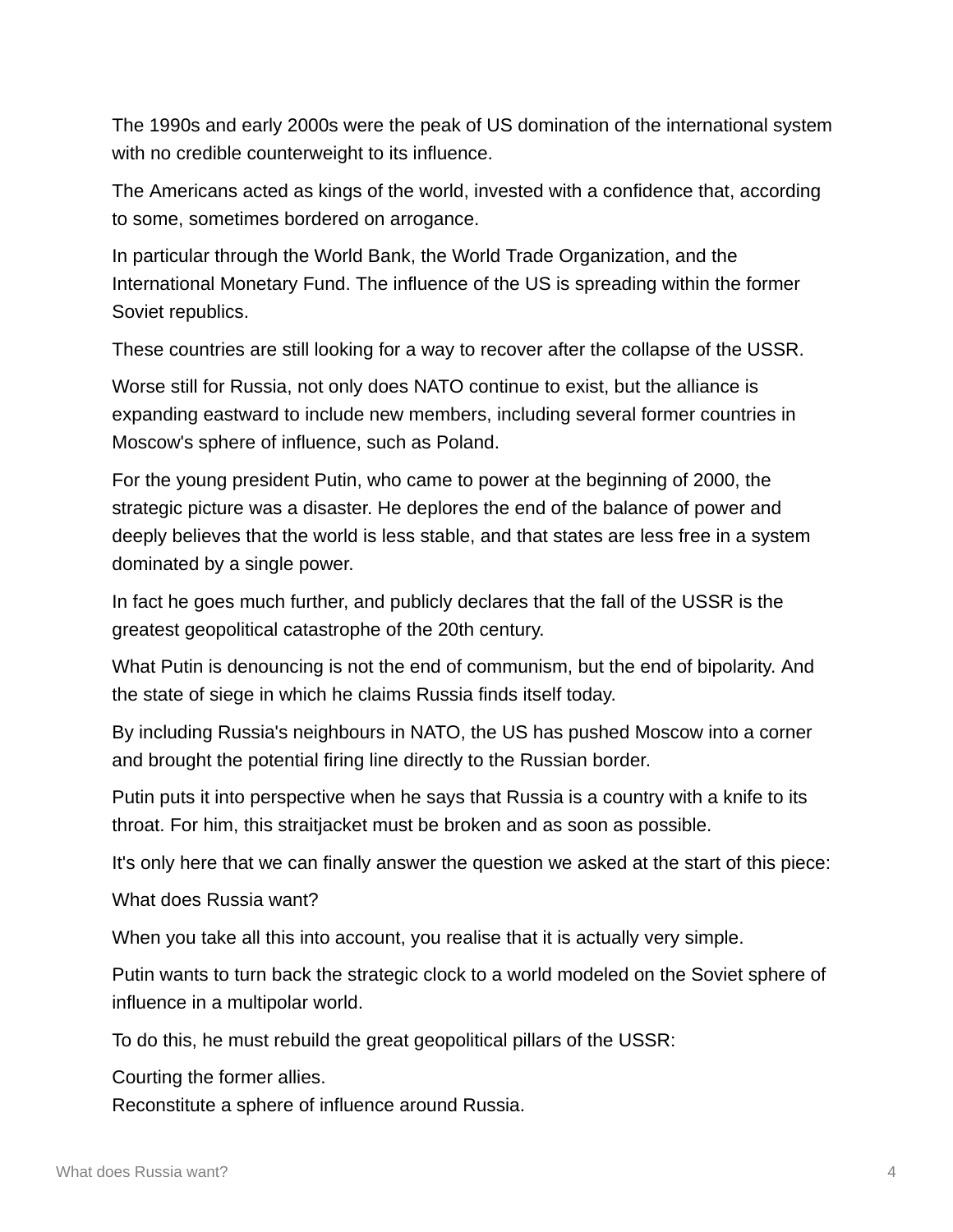The task is enormous.

With the benefit of hindsight, we can see that Putin's great game is already well underway.

First, you have the countries of Central Asia, which Putin has brought under Russian control through several vital energy, economic and security agreements.

Not only is Russia a key trading partner for the countries of the region, but it also provides a check on China's growing influence.

When demonstrations broke out in Kazakhstan a few months ago, it was the Russian army that restored order, at the request of the Kazakh government. Same picture if you closely study the case of Mongolia.

In Europe, Belarus has been planning to formally join Russia for at least 10 years, with President Lukashenko depending on Putin's support to keep himself in power.

Moreover, there are many examples in the world of former USSR allies that Putin is courting in order to rebuild the Russian sphere of power:

Venezuela **Nicaragua** Iran Syria North Korea

Putin has forgiven 73% of the debt owed to Russia.

Vladimir Putin's main geopolitical occupation has always been to return to a multipolar world by re-establishing the essential strategic foundations of the Cold War:

Energy exports.

Arms sales.

Hybrid warfare.

Sphere of influence.

So what we are seeing in Ukraine today is entirely consistent with Putin's global strategy.

He sees Ukraine as an essential buffer zone between NATO and Russia.

Article 5 of the NATO treaty promises that all allies are mobilised in the event of an attack on a member of the alliance.